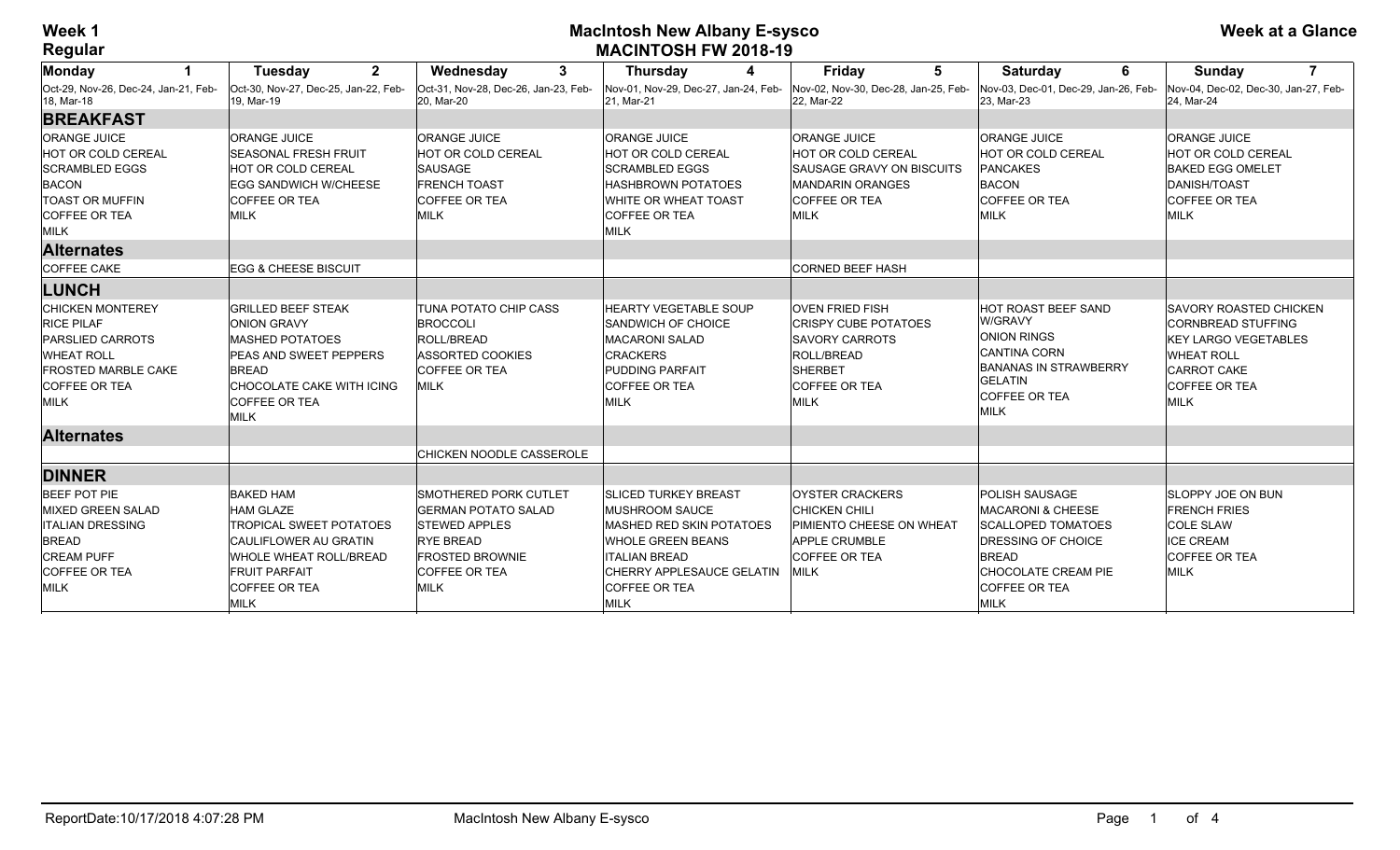## **Week 2 MacIntosh New Albany E-sysco MACINTOSH FW 2018-19**

| 8<br>Monday                                                                                                                                           | 9<br><b>Tuesday</b>                                                                                                                                     | 10<br>Wednesday                                                                                                                                                                                            | 11<br><b>Thursday</b>                                                                                                                                                   | 12<br><b>Friday</b>                                                                                                                                           | 13<br><b>Saturday</b>                                                                                                                                         | 14<br><b>Sunday</b>                                                                                                                                           |
|-------------------------------------------------------------------------------------------------------------------------------------------------------|---------------------------------------------------------------------------------------------------------------------------------------------------------|------------------------------------------------------------------------------------------------------------------------------------------------------------------------------------------------------------|-------------------------------------------------------------------------------------------------------------------------------------------------------------------------|---------------------------------------------------------------------------------------------------------------------------------------------------------------|---------------------------------------------------------------------------------------------------------------------------------------------------------------|---------------------------------------------------------------------------------------------------------------------------------------------------------------|
| Nov-05, Dec-03, Dec-31, Jan-28, Feb-<br>25, Mar-25                                                                                                    | Nov-06, Dec-04, Jan-01, Jan-29, Feb-<br>26. Mar-26                                                                                                      | Nov-07, Dec-05, Jan-02, Jan-30, Feb-<br>27, Mar-27                                                                                                                                                         | Nov-08, Dec-06, Jan-03, Jan-31, Feb-<br>28, Mar-28                                                                                                                      | Nov-09, Dec-07, Jan-04, Feb-01, Mar-<br>l01. Mar-29                                                                                                           | Nov-10. Dec-08. Jan-05. Feb-02. Mar-<br>02, Mar-30                                                                                                            | Nov-11, Dec-09, Jan-06, Feb-03, Mar-<br>03. Mar-31                                                                                                            |
| <b>BREAKFAST</b>                                                                                                                                      |                                                                                                                                                         |                                                                                                                                                                                                            |                                                                                                                                                                         |                                                                                                                                                               |                                                                                                                                                               |                                                                                                                                                               |
| <b>ORANGE JUICE</b><br><b>HOT OR COLD CEREAL</b><br><b>SCRAMBLED EGGS</b><br><b>BACON</b><br><b>TOAST OR MUFFIN</b><br><b>COFFEE OR TEA</b><br>MILK   | <b>ORANGE JUICE</b><br><b>SEASONAL FRESH FRUIT</b><br><b>HOT OR COLD CEREAL</b><br>EGG SANDWICH W/CHEESE<br><b>COFFEE OR TEA</b><br>MILK                | <b>ORANGE JUICE</b><br>HOT OR COLD CEREAL<br><b>SAUSAGE</b><br><b>FRENCH TOAST</b><br><b>COFFEE OR TEA</b><br><b>MILK</b>                                                                                  | <b>ORANGE JUICE</b><br>HOT OR COLD CEREAL<br><b>SCRAMBLED EGGS</b><br><b>HASHBROWN POTATOES</b><br><b>WHITE OR WHEAT TOAST</b><br><b>COFFEE OR TEA</b><br><b>MILK</b>   | <b>ORANGE JUICE</b><br><b>HOT OR COLD CEREAL</b><br>SAUSAGE GRAVY ON BISCUITS<br><b>MANDARIN ORANGES</b><br><b>COFFEE OR TEA</b><br>MILK                      | <b>ORANGE JUICE</b><br><b>HOT OR COLD CEREAL</b><br><b>PANCAKES</b><br><b>BACON</b><br><b>COFFEE OR TEA</b><br>MILK                                           | <b>ORANGE JUICE</b><br><b>HOT OR COLD CEREAL</b><br><b>BAKED EGG OMELET</b><br>DANISH/TOAST<br><b>COFFEE OR TEA</b><br>MILK                                   |
| <b>Alternates</b>                                                                                                                                     |                                                                                                                                                         |                                                                                                                                                                                                            |                                                                                                                                                                         |                                                                                                                                                               |                                                                                                                                                               |                                                                                                                                                               |
| <b>COFFEE CAKE</b>                                                                                                                                    | <b>EGG &amp; CHEESE BISCUIT</b>                                                                                                                         |                                                                                                                                                                                                            |                                                                                                                                                                         | <b>CORNED BEEF HASH</b>                                                                                                                                       |                                                                                                                                                               |                                                                                                                                                               |
| <b>LUNCH</b>                                                                                                                                          |                                                                                                                                                         |                                                                                                                                                                                                            |                                                                                                                                                                         |                                                                                                                                                               |                                                                                                                                                               |                                                                                                                                                               |
| <b>BEEF BURGUNDY</b><br><b>BUTTERED NOODLES</b><br><b>HERBED GREEN BEANS</b><br><b>BREAD</b><br><b>STRUDEL STICKS</b><br><b>COFFEE OR TEA</b><br>MILK | <b>COUNTRY HAM &amp; BEANS</b><br><b>MIXED VEGETABLES</b><br><b>CORNBREAD</b><br><b>TAPIOCA PUDDING</b><br>ICOFFEE OR TEA<br>MILK                       | LASAGNA<br>SHREDDED GARDEN SALAD<br>DRESSING OF CHOICE<br><b>GARLIC BREAD</b><br><b>ICE CREAM OF THE DAY</b><br><b>COFFEE OR TEA</b><br><b>MILK</b>                                                        | <b>HONEY MUSTARD PORK</b><br><b>BAKED SWEET POTATO</b><br><b>HERB WINTER VEGETABLES</b><br><b>ROLL/BREAD</b><br>ASSORTED COOKIES<br><b>COFFEE OR TEA</b><br><b>MILK</b> | <b>CHILI DOG W/CHEESE</b><br><b>BAKED TATER TOTS</b><br>CONFETTI COLE SLAW<br><b>FRUIT PIE</b><br><b>COFFEE OR TEA</b><br>MILK                                | <b>ISAVORY ROASTED CHICKEN</b><br>CHEESY BROCCOLI RICE<br><b>WHEAT BREAD</b><br><b>OLD FASHIONED BANANA</b><br><b>PUDDING</b><br><b>COFFEE OR TEA</b><br>MILK | <b>ROAST BEEF</b><br><b>GRAVY SF</b><br><b>BAKED POTATO</b><br><b>HARVARD BEETS</b><br>ROLL/BREAD<br><b>BLACK FOREST CAKE</b><br><b>COFFEE OR TEA</b><br>MILK |
| <b>DINNER</b>                                                                                                                                         |                                                                                                                                                         |                                                                                                                                                                                                            |                                                                                                                                                                         |                                                                                                                                                               |                                                                                                                                                               |                                                                                                                                                               |
| <b>VEGETABLE SOUP</b><br><b>CHICKEN SALAD CROISSANT</b><br>POTATO SALAD<br><b>FROSTED CUPCAKE</b><br>COFFEE OR TEA<br>MILK                            | <b>CHICKEN KIEV</b><br><b>AU GRATIN POTATOES</b><br><b>CANDIED CARROTS</b><br><b>ROLL/BREAD</b><br><b>BREAD PUDDING</b><br><b>COFFEE OR TEA</b><br>MILK | <b>SALISBURY STEAK</b><br><b>ONION GRAVY</b><br><b>ROASTED NEW POTATOES</b><br><b>SEASONED PEAS</b><br><b>DINNER ROLL OR BUN</b><br>PINEAPPLE UPSIDE DOWN CAKE MILK<br><b>COFFEE OR TEA</b><br><b>MILK</b> | HOT TURKEY SAND W/GRAVY<br><b>MASHED POTATOES</b><br><b>ISUCCOTASH</b><br><b>CHEESECAKE BAR</b><br><b>COFFEE OR TEA</b>                                                 | <b>BEER BATTER FISH</b><br><b>BAKED POTATO WEDGES</b><br><b>GREEN BEANS AMANDINE</b><br><b>ROLL/BREAD</b><br>CHOCOLATE MOUSSE<br><b>COFFEE OR TEA</b><br>MILK | <b>BEEF MACARONI CASSEROLE</b><br><b>ITALIAN VEGETABLES</b><br><b>BREADSTICK</b><br><b>CINNAMON PEARS</b><br><b>COFFEE OR TEA</b><br>MILK                     | <b>HAMBURGER ON BUN</b><br>LETTUCE AND TOMATO<br><b>SOUTHERN STYLE BAKED BEANS</b><br><b>CREAMY FRUIT SALAD</b><br>COFFEE OR TEA<br>MILK                      |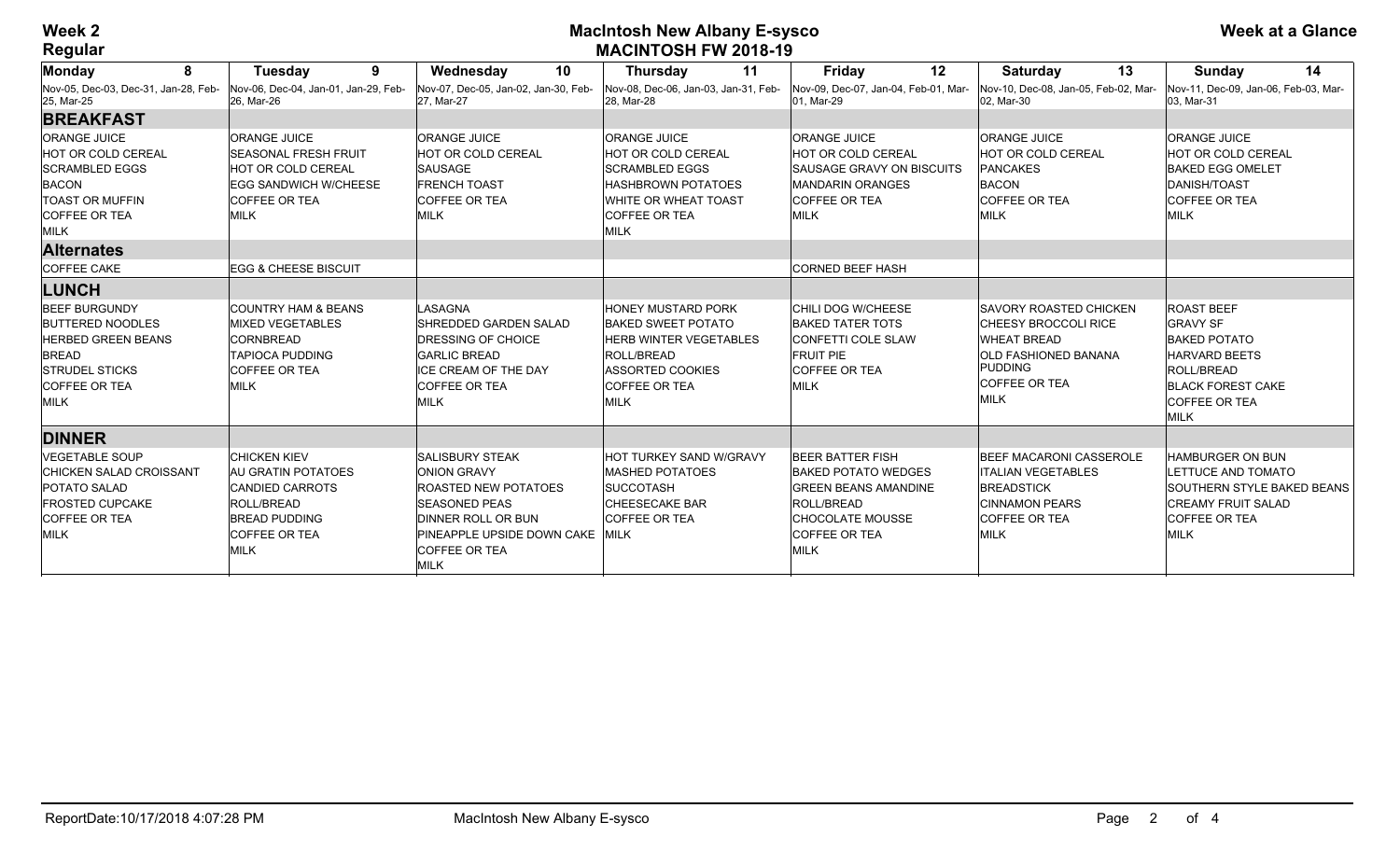## **Week 3 MacIntosh New Albany E-sysco MACINTOSH FW 2018-19**

| 15<br>Monday                                                                                                                                                                    | 16<br><b>Tuesday</b>                                                                                                                                                   | 17<br>Wednesday                                                                                                                                                  | 18<br><b>Thursday</b>                                                                                                                                                       | Friday<br>19                                                                                                                                                                     | 20<br><b>Saturday</b>                                                                                                                              | 21<br>Sunday                                                                                                                                                        |
|---------------------------------------------------------------------------------------------------------------------------------------------------------------------------------|------------------------------------------------------------------------------------------------------------------------------------------------------------------------|------------------------------------------------------------------------------------------------------------------------------------------------------------------|-----------------------------------------------------------------------------------------------------------------------------------------------------------------------------|----------------------------------------------------------------------------------------------------------------------------------------------------------------------------------|----------------------------------------------------------------------------------------------------------------------------------------------------|---------------------------------------------------------------------------------------------------------------------------------------------------------------------|
| Nov-12, Dec-10, Jan-07, Feb-04, Mar-<br>04, Apr-01                                                                                                                              | Nov-13. Dec-11. Jan-08. Feb-05. Mar-<br>05, Apr-02                                                                                                                     | Nov-14, Dec-12, Jan-09, Feb-06, Mar-<br>06, Apr-03                                                                                                               | Nov-15, Dec-13, Jan-10, Feb-07, Mar-<br>07, Apr-04                                                                                                                          | Nov-16, Dec-14, Jan-11, Feb-08, Mar-<br>08, Apr-05                                                                                                                               | Nov-17, Dec-15, Jan-12, Feb-09, Mar-<br>09, Apr-06                                                                                                 | Nov-18, Dec-16, Jan-13, Feb-10, Mar-<br>10, Apr-07                                                                                                                  |
| <b>BREAKFAST</b>                                                                                                                                                                |                                                                                                                                                                        |                                                                                                                                                                  |                                                                                                                                                                             |                                                                                                                                                                                  |                                                                                                                                                    |                                                                                                                                                                     |
| <b>ORANGE JUICE</b><br><b>HOT OR COLD CEREAL</b><br><b>SCRAMBLED EGGS</b><br><b>BACON</b><br><b>TOAST OR MUFFIN</b><br><b>COFFEE OR TEA</b><br>MILK                             | <b>ORANGE JUICE</b><br><b>SEASONAL FRESH FRUIT</b><br><b>HOT OR COLD CEREAL</b><br><b>EGG SANDWICH W/CHEESE</b><br><b>COFFEE OR TEA</b><br>MILK                        | <b>ORANGE JUICE</b><br>HOT OR COLD CEREAL<br><b>SAUSAGE</b><br><b>FRENCH TOAST</b><br><b>COFFEE OR TEA</b><br><b>MILK</b>                                        | <b>ORANGE JUICE</b><br>HOT OR COLD CEREAL<br><b>SCRAMBLED EGGS</b><br><b>HASHBROWN POTATOES</b><br>WHITE OR WHEAT TOAST<br><b>COFFEE OR TEA</b><br>MILK                     | <b>ORANGE JUICE</b><br><b>HOT OR COLD CEREAL</b><br><b>SAUSAGE GRAVY ON BISCUITS</b><br><b>MANDARIN ORANGES</b><br><b>COFFEE OR TEA</b><br><b>MILK</b>                           | <b>ORANGE JUICE</b><br>HOT OR COLD CEREAL<br><b>PANCAKES</b><br><b>BACON</b><br><b>COFFEE OR TEA</b><br><b>MILK</b>                                | <b>ORANGE JUICE</b><br><b>HOT OR COLD CEREAL</b><br><b>BAKED EGG OMELET</b><br>DANISH/TOAST<br><b>COFFEE OR TEA</b><br><b>MILK</b>                                  |
| <b>Alternates</b>                                                                                                                                                               |                                                                                                                                                                        |                                                                                                                                                                  |                                                                                                                                                                             |                                                                                                                                                                                  |                                                                                                                                                    |                                                                                                                                                                     |
| <b>COFFEE CAKE</b>                                                                                                                                                              | <b>EGG &amp; CHEESE BISCUIT</b>                                                                                                                                        |                                                                                                                                                                  |                                                                                                                                                                             | <b>CORNED BEEF HASH</b>                                                                                                                                                          |                                                                                                                                                    |                                                                                                                                                                     |
| <b>LUNCH</b>                                                                                                                                                                    |                                                                                                                                                                        |                                                                                                                                                                  |                                                                                                                                                                             |                                                                                                                                                                                  |                                                                                                                                                    |                                                                                                                                                                     |
| <b>BAKED CHICKEN THIGH</b><br><b>BROWN RICE PILAF</b><br>HONEY CUMIN GLAZED CARROTS CLUB SPINACH<br><b>WHEAT BREAD</b><br><b>APPLE DUMPLING</b><br><b>COFFEE OR TEA</b><br>MILK | <b>BRAISED SWISS STEAK</b><br><b>BAKED POTATO</b><br><b>ROLL/BREAD</b><br>RASPBERRY PARFAIT SOUARE<br><b>COFFEE OR TEA</b><br>MILK                                     | <b>FRIED CHICKEN</b><br><b>MACARONI &amp; CHEESE</b><br><b>GREEN BEANS</b><br>ROLL/BREAD<br><b>MANDARIN ORANGE MEDLEY</b><br><b>COFFEE OR TEA</b><br><b>MILK</b> | <b>CABBAGE ROLL</b><br><b>TOMATO SAUCE</b><br>MASHED POTATOES<br><b>BUTTERED CORN</b><br><b>RYE BREAD</b><br><b>BUTTERSCOTCH CREAM TART</b><br><b>COFFEE OR TEA</b><br>MILK | <b>COUNTRY HAM STEAK</b><br><b>POTATOES ROMANOFF</b><br><b>MIXED SEASONED VEGETABLES</b><br><b>WHEAT BREAD</b><br><b>ASSORTED COOKIES</b><br><b>COFFEE OR TEA</b><br><b>MILK</b> | <b>SPAGHETTI WITH MEATBALLS</b><br><b>TOSSED GARDEN SALAD</b><br>BREADSTICK/MARGARINE<br><b>ITALIAN ICE</b><br><b>COFFEE OR TEA</b><br><b>MILK</b> | <b>ROAST TURKEY</b><br><b>ONION GRAVY</b><br><b>APPLE STUFFING</b><br><b>SAVORY GREEN BEANS</b><br><b>ROLL/BREAD</b><br>PUMPKIN PIE<br><b>COFFEE OR TEA</b><br>MILK |
| <b>DINNER</b>                                                                                                                                                                   |                                                                                                                                                                        |                                                                                                                                                                  |                                                                                                                                                                             |                                                                                                                                                                                  |                                                                                                                                                    |                                                                                                                                                                     |
| <b>CRISPY PORK LOIN</b><br><b>SCALLOPED POTATOES</b><br><b>STEWED TOMATOES</b><br><b>WHEAT BREAD</b><br><b>ASSORTED COOKIES</b><br><b>COFFEE OR TEA</b><br><b>MILK</b>          | <b>SMOKED SAUSAGE</b><br><b>PARSLEY NEW POTATOES</b><br><b>ONIONS MUSHROOMS PEPPERS</b><br><b>BREAD</b><br><b>CHOCOLATE CHERRY BAR</b><br><b>COFFEE OR TEA</b><br>MILK | <b>PEPPERONI PIZZA</b><br><b>GARDEN VEGETABLE SALAD</b><br><b>SPUMONI ICE CREAM</b><br><b>COFFEE OR TEA</b><br><b>MILK</b>                                       | <b>BEEF STEW</b><br><b>STEW VEGETABLES</b><br><b>BISCUIT</b><br><b>PEACH CRISP</b><br><b>COFFEE OR TEA</b><br><b>MILK</b>                                                   | <b>FISH SANDWICH</b><br><b>FRENCH FRIES</b><br><b>FRESH BROCCOLI SALAD</b><br><b>FROSTED CAKE</b><br><b>COFFEE OR TEA</b><br><b>MILK</b>                                         | <b>CHICKEN AND DUMPLINGS</b><br><b>PARSLIED CARROTS</b><br><b>IDESSERT OF CHOICE</b><br><b>COFFEE OR TEA</b><br>MILK                               | <b>BBO RIBETTES</b><br><b>CREAMED CORN CASSEROLE</b><br><b>COLE SLAW</b><br><b>BREAD</b><br><b>ICE CREAM SANDWICH</b><br><b>COFFEE OR TEA</b><br><b>MILK</b>        |